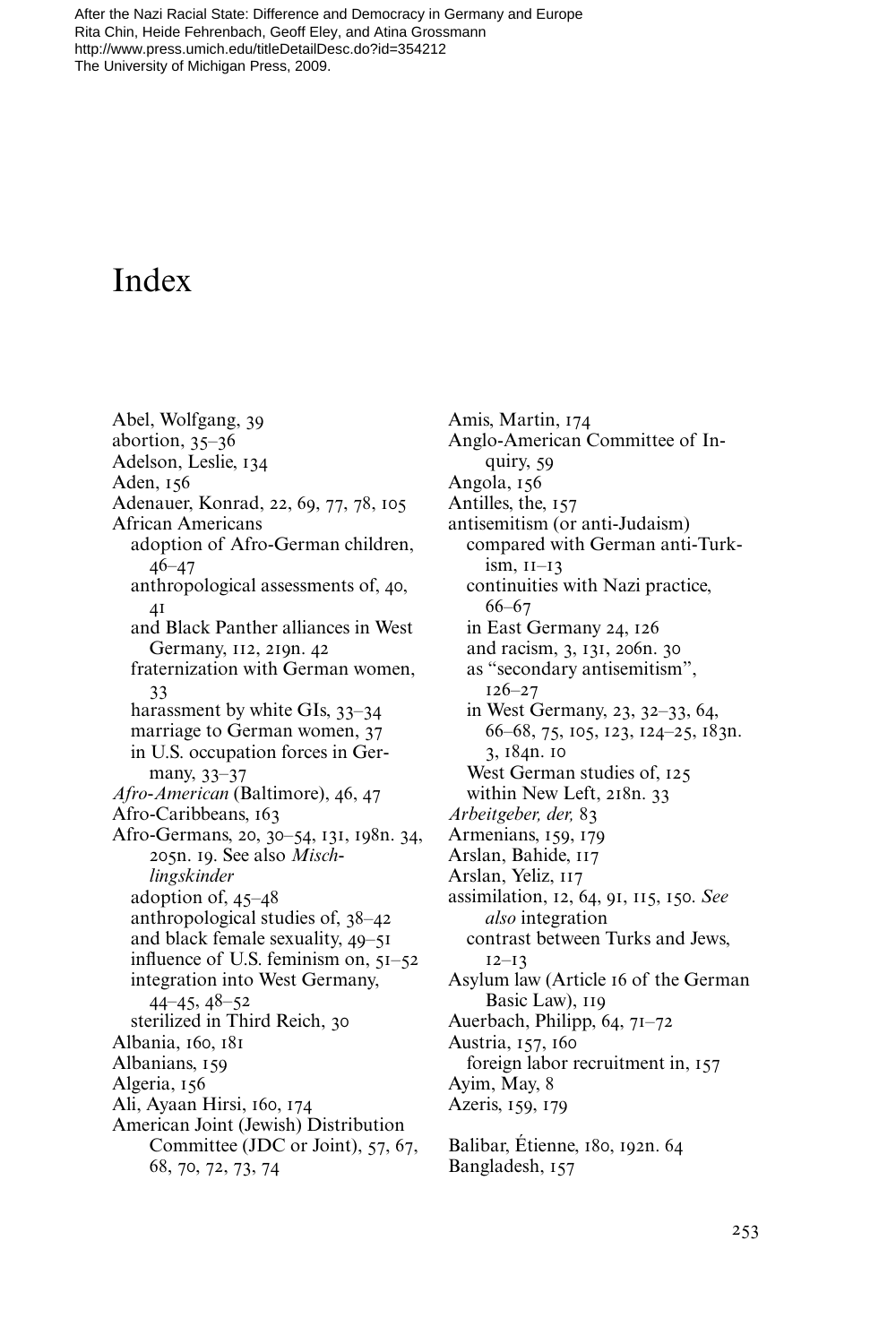254 Index

Bangladeshis, 162, 179 Banton, Michael, 172 Barker, Martin, 92 Baumgartner-Karabak, Andrea, 96 Belgium, 156, 157 foreign labor recruitment in, 157 Belorussians, 26 Bergmann, Werner, 126 Berlin Wall, 8, 115, 132 Biedenkopf, Kurt, 118 *Bilder aus Deutschland–"Gastarbeiter" oder der gewöhnliche Kapitalismus* (*Images from Germany–"Guest Workers" or Capitalism as Usual),* 110, 111 Birmingham Center for Contemporary Cultural Studies (CCCS), 162, 163, 164, 166 Bitberg controversy (1985), 22, 113, 115 black arts movement (Great Britain), 164 black Britishness, 162, 164 Black Panther Solidarity Committees, 112 Blank, Theodor, 107 Bleibtreu, Adolf, 67 Bosnia, 160, 179 British Nationality Act, 162 British National Party, 163 Brubaker, Rogers, 15, 25, 175, 187n. 28, 187n. 29, 188n. 31 Bubis, Ignatz, 120, 123, 131 Bulgaria, 160, 179 Bulgarians, 159 Burgdörfer, Fritz, 74 Callaghan, James, 162 Caribbean Islands, 157 Caribbeans, 162 Castles, Stephen, 82 Caucasus, the, 160 children, 27, 30–50, 52–54. See also *Mischlingkinder* Chinese, 160 Christian Democratic Union (CDU) (West Germany), 90, 110, 114, 123, 128, 129 changes asylum law, 119 and guest workers, 93, 114 and national identity, 113

1982 electoral victory of, 93–94 and theory of national cultures, 114, 115 Churchill, Winston, 26 citizenship in Britain, 148 in Germany, 8–9, 83–84, 107, 108, 132, 211n. 7 "clash of civilizations," 147 Classen, Georg, 118 Clay, Lucius, 63 Coates, Ken, 172 colonialism, 152–57 *Colour and Citizenship: A Report on British Race Relations,* 172 *Commentary* (U.S. journal), 58 Commission on Racial Equality (Great Britain), 166 Commissioner for Foreigners' Affairs (West Germany) [*Ausländerbeauftragte*], 87 Congo, 156 Conservative Party (Great Britain), 162, 165, 171 Cooper, Frederick, 175 Crick, Bernard, 173 cultural studies, 143 culture, 140, 145 in assessments of urban immigrants, 143 and discourse of degeneration, 142 effects from colonialism, 154–55 high versus low, 141, 142, 143–44 mass versus popular, 142 meanings of, 141, 228n. 7 and social movements, 144 socialist opposition to mass culture, 142 Cyprus, 156, 160 *Dark Strangers,* 172 Davenport, Charles, 39 democracy and democratization, 102–36 and attitudes toward Nazi crimes, 114 changing interpretations of, 103 and difference, 107, 114, 133–34, 135 and Germanness, 114

and grassroots organizing, 112–13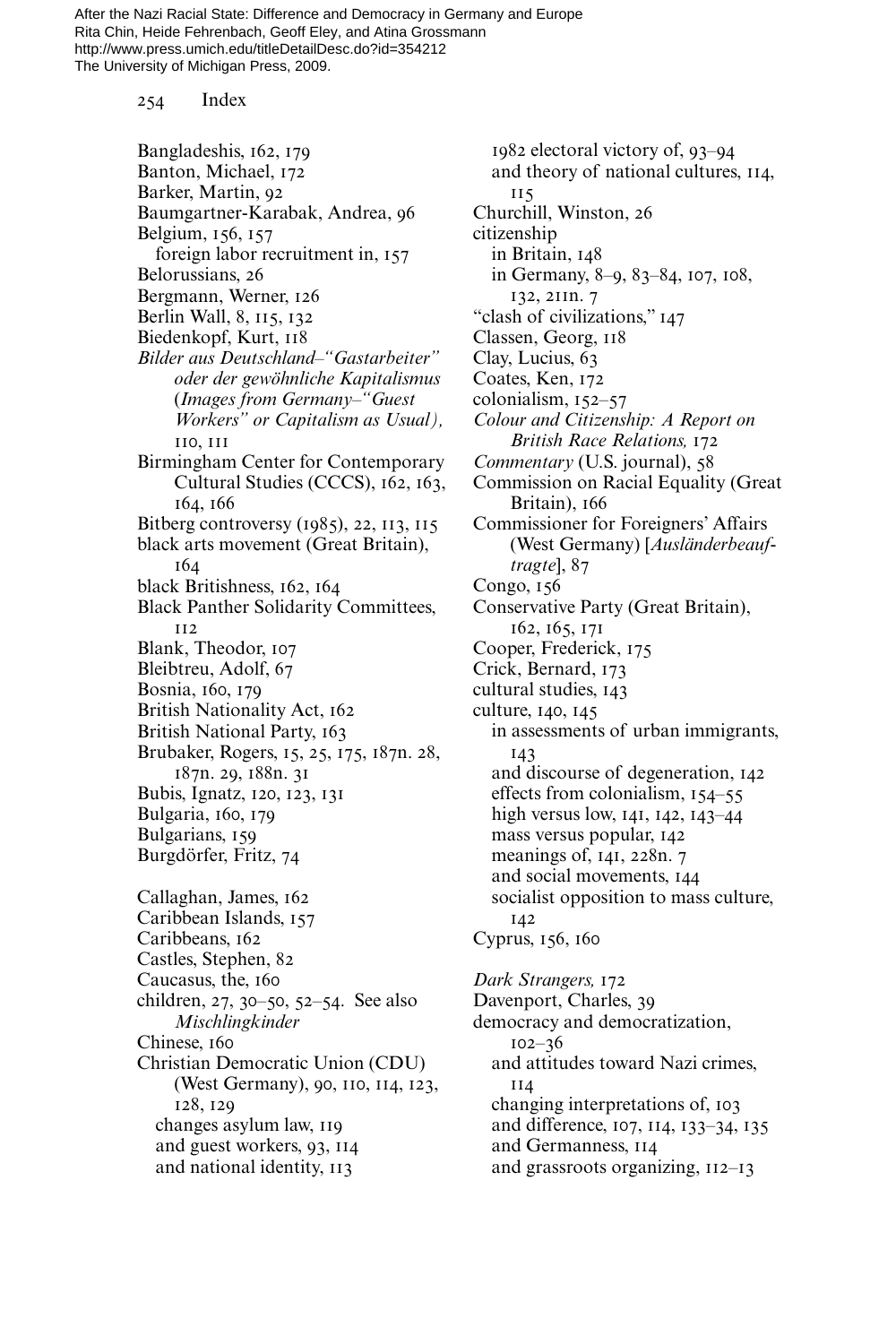*Index* 255

and guest workers, 107 and hate crimes, 117–18, 121–22, 123, 124 as incompatible with Islam, 11–12, 96–98, 179–80 minority intellectuals articulate limits of, 131–36 and National Socialist past, 102 and postwar economic recovery, 102, 106 and Western Allies, 104–5 Denmark, 48, 160 adoption of Afro-Germans, 48 cartoon controversy, 160, 174 Westergaard assassination plot, 174 Derrida, Jacques, 144, 145 Deutsche Historische Museum (Berlin), 113 Dien Bien Phu, 156 difference, politics of. *See also* race and citizenship laws, 83 conceptions of, 7–8, 13, 16–17, 28, 135, 186n. 20 and cultural irreconcilability, 13–14, 82, 89–92 and democratization, 107, 114, 133–34 and diversity, 135 in East Germany, 24–25 and German unification, 129 and guest workers, 85, 108 as import, 108 and integration, 89, 99 and minority intellectuals, 133 and New Left, 111 and Turks, 108 and xenophobia studies, 131 displaced persons (DPs), 55–79. *See also* Jews Dohnanyi, Klaus von, 120 Dregger, Alfred, 90–91, 92–93 Dubois, Laurent, 148–49 East African Asians, 160 East Africans, 162 *Ebony* (U.S. magazine), 44 Eisenman, Peter, 120 El-Tayeb, Fatima, 108 EMNID Institut (West Germany), 125,

131

*Empire Strikes Back, The,* 163, 165, 168 Employers' Association (West Germany) [*Arbeitgeberverbände*], 85 Erhard, Ludwig, 82 ethnic cleansing, 26–27, 192n. 64 ethnicity definition of,  $4$ and German nationality law, 16 as a mode of perception, 14 *Eurobarometer,* 178 Europe, 137–81 capitalist market restructuring in, 159, 170 colonial legacies, 152–57, 232n. 35 as common culture, 139–41, 144, 145, 228n. 9 decolonialization, 155–56 and diversity, 145–46 foreign labor immigration into, 156–57, 170, 177 and globalization in, 159, 170 integrative logics within, 140 and migrations into, 159 and Muslim migrants, 160 'new racism' in, 178, 241n. 99 preoccupation with foreigners, 158 European Economic Community, 86 European Union, 141, 147, 179 enlargement and cultural racism, 179 and Turkey's accession, 147 *Exodus* (refugee ship), 58, 203n. 7 Eysenck, Hans, 172

*Farbe Bekennen* (1988) [*Showing Our Colors*], 8, 51, 202n. 71, 202n. 72 far right. *See* radical right Fassbinder, Rainer Werner, 110 Federal Labor Office (West Germany) [*Bundesanstalt für Arbeit*], 85 Fédération Internationale de Football (FIFA), 2 feminism, 51–52 views on Islam, 96–99 Finns, 158 Fischer, Eugen, 39 *Fitna* (Wilders' film), 174, 239n. 88 Flanner, Janet, 59 Föhrenwald (Jewish DP camp), 68, 69, 73–74, 75, 198n. 36, 208n. 46 Football Against Racism, 2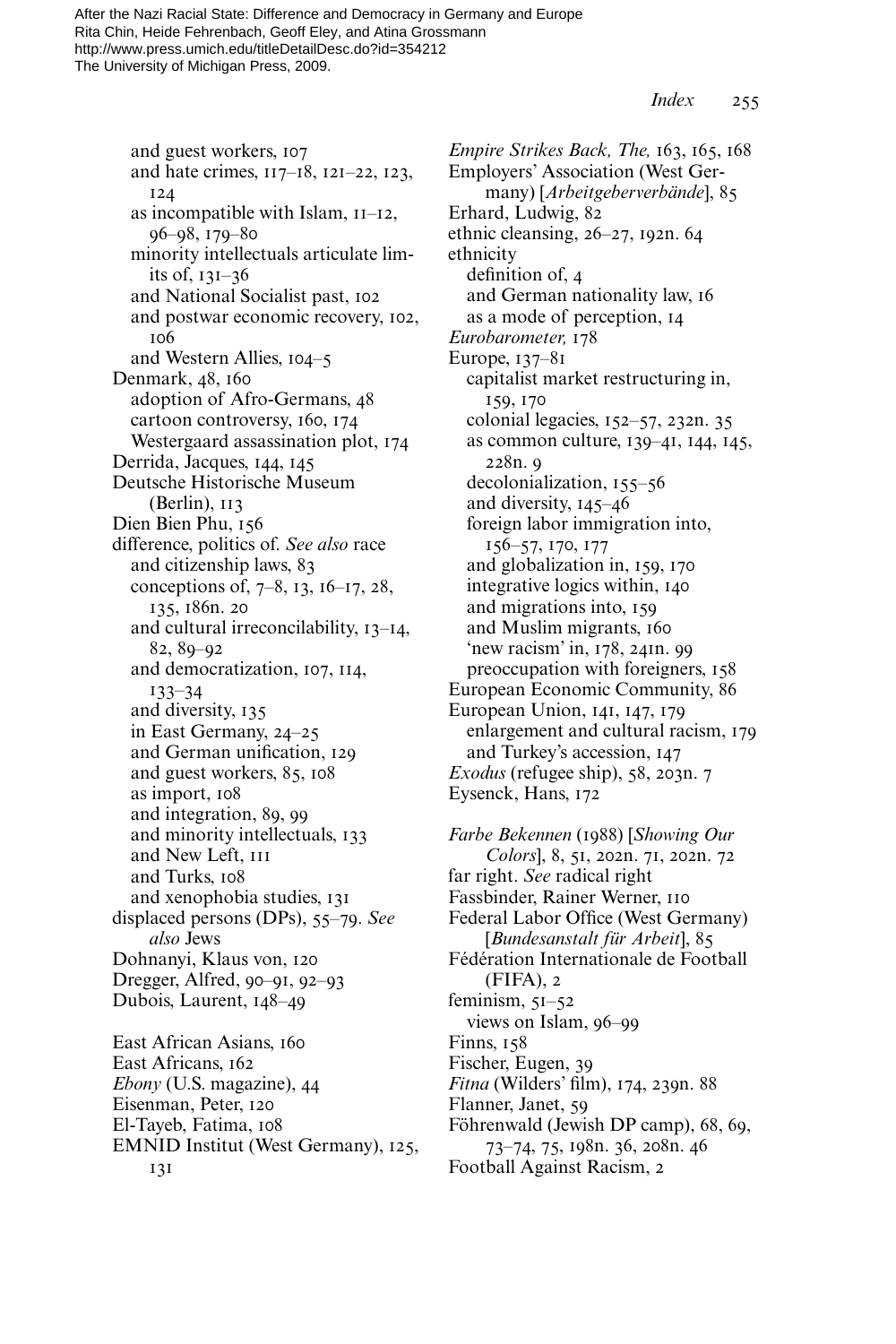256 Index

Foreigner Regulation Law (1965) (West Germany) [*Ausländergesetz*], 107 France, 8, 116, 138, 148–50, 152, 156, 160 *banlieue* insurrections, 138, 150 concerns about German unification, 116 decolonialization, 156 foreign labor recruitment, 157 headscarf (*hijab*) debate, 150 and immigration, 150 post-colonial migration, 156 republican universalism and absence of race, 148, 149, 150, 171 *Frankfurter Allgemeine Zeitung,* 50, 83, 120 *Frankfurter Hefte,* 64 Frankfurt Institute for Social Research, 125 Frederickson, George, 4, 184n. 7, 188n. 33, 188. 34, 218n. 33 Free University (Berlin), 51 French Revolution, 148, 149, 150 *Gefährliche Verwandschaft* (*Perilous Kinship*), 134 Geißler, Heiner, 123 Geller, Jay, 77 German Christian Democratic Party, 13 German Empire, 153 nationality law (1913), 16, 107 Germany, East (German Democratic Republic, GDR) and antisemitism, 126 collapse of, 115 Constitution (1949), 13 contract workers in, 24–25 economy, 25 historical continuity with Third Reich, 24 as labor source for West Germany, 157 and myth of antifascist resistance, 119–20, 124 and racism and xenophobia, 2–3, 21, 23–24, 123–24, 127–28, 129 and youth, 127 Germany, Federal Republic of (FRG) adoption law in,  $46, 47-48$ 

and antisemitism, 22, 66–67, 123,  $125 - 26$ asylum law in (Article 16 of Basic Law), 119 attitudes toward guest workers in, 81, 83, 86, 93–94, 99, 114, 128–29 *Ausländerpädagogik,* 89, 90, 94 citizenship laws, 8–9, 82–83, 107 Constitution (1949), 13 democratization, 21, 23, 24, 31, 102–36 economic recovery [*Wirtschaftswun*der], 21, 25, 80, 83-84, 102, 106 Holocaust fatigue in, 126–27 integration of schools, 44 integration programs in, 88–89, 112 Jewish DPs, 60, 73 Jewish immigration to, 79 and Jewish reparations [*Wiedergutmachung*], 61–62, 65, 69–70 Jews residing in, 60–61, 63, 66, 68–71, 72–75 New Left criticism of, 109–11 and Nazi past, 103 policies towards guest workers, 85, 86, 87–88, 114 recruitment of foreign labor in, 21, 80, 81, 83–84, 102, 106–7, 154 response to hate crimes in, 118–19, 122 and reunification, 116, 129 and social policies regarding race, 31, 38, 41–42, 48–52, 81 Germans anti-black sentiments among, 33 attitudes towards guest workers, 81, 82 attitudes towards Jewish DPs, 57, 69, 70, 71, 73, 76 emigrants from Eastern Europe, 26, 107 fraternization with U.S. soldiers, 10 and guilt question [*Schlussstrich*], 63, 65 protests against hate crimes, 117–18 as refugees, 44–45 undemocratic views of, 105 *Gesellschaft für Christlich-Jüdische Zusammenarbeit* (Society for Christian-Jewish Cooperation), 43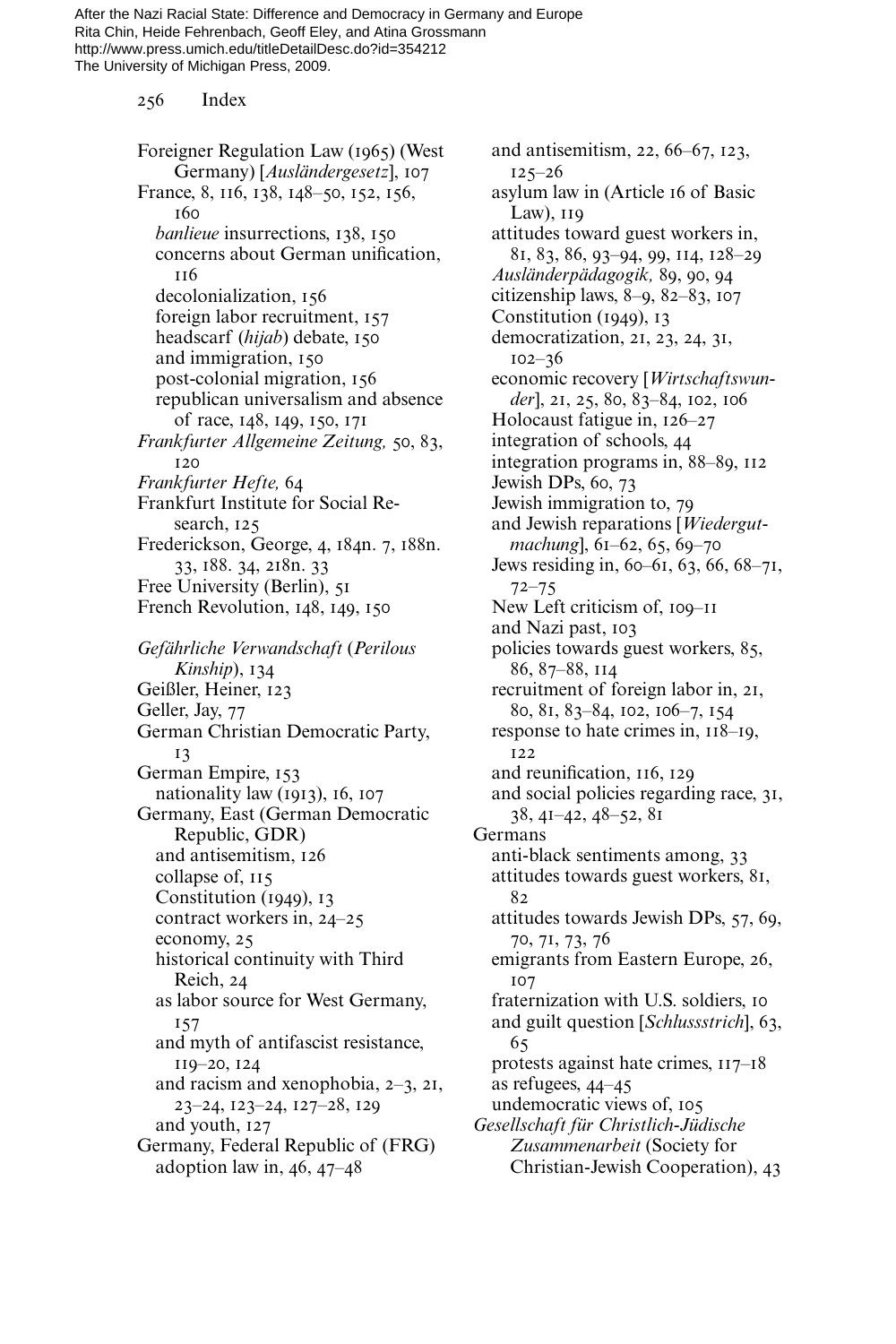*Index* 257

Gilroy, Paul, 8, 163, 164, 168, 169, 170 Giscard d'Estaing, Valéry, 150, 231n. 29 Goetze, Klaus, 118 Gorbachev, Mikhail, 145 Grammer, Mabel, 47 Gramsci, Antonio, 143 Granger, Lester, 47 Grass, Günter, 116 Great Britain, 8, 59, 92, 116, 155–56, 160, 160–73 antiracist militancy in, 162 conservative argument about difference, 92 concerns about German unification, 116 decolonialization, 155–56 foreign labor recruitment in, 157 growing awareness of racial practices, 161 immigration legislation in, 162 imperial legacies, 164 increasing authoritarianism in, 165–66, 234n. 52 liberal sociology and race, 171–73 mugging hysteria (1972–1973) in, 165, 167 post-colonial migration to, 156 post-imperial nostalgia in, 163 racial tensions in, 162, 164, 167 refusal to withdraw from Palestine, 59 reluctance to acknowledge race, 161, 172, 173 violence against immigrants in, 163 Greece, 21, 106, 111, 156, 157, 158, 178 labor treaty with Germany, 157 labor treaty with the Netherlands, 156 Greenstein, Harry, 62 Guadeloupe, 148–49 guest workers [*Gastarbeiter*], 7, 10, 21, 80–101, 106, 107, 108, 114, 115, 116–17, 122, 217n. 19. *See also* Turks assimilation vs. return to countries of origin, 115 charity organizations work with, 88 citizen vs. foreign status, 82 conservative vs. leftist opinions of,

99

as economic benefit,  $83-84$ , 106 female guest workers, 84 as foreigners, 107 growing mainstream public interest in, 95 hate crimes against, 100, 116–17, 122, 220n. 52, 220n. 53, 224n. 98 legal status, 108, 115 lengthier residences in West Germany, 85 living conditions of, 84 population increase, 85–87, 106 SPD recognition as de-facto immigrants, 87–88, 114 as temporary residents, 83, 84–85, 107, 108 Turks, 86–87 West German attitudes toward, 81, 83, 86, 93–94, 99, 114, 128–29 West German recruitment of, 21, 80, 81, 83–84, 102, 106–7 Guiné-Bissau, 156 Guyana, 157 Gypsies, 16, 129, 131 Habe, Hans, 72 Haber, William, 61 Habermas, Jürgen, 113–14, 144, 145, 146 Hall, Stuart, 8, 162–63, 165, 166, 167, 168, 169, 170, 171 Handsworth, 163 Harmsen, Hans, 74, 75, 198n. 36 and Jewish DPs, 75 Harrison Report, 59 Hartwig, "Jimmy" Georg, 49 Haus der Geschichte (Bonn), 113 Heidelberg Conference (1949), 62, 65 Heitmeyer, Wilhelm, 127 Henry, Thierry, 2 Herf, Jeffrey, 119 Herskovits, Melville, 39 Herzog, Dagmar, 98 Heuss, Theodor, 78 High Command for Germany (HICOG), 58 Höhn, Maria, 10, 34 Holocaust and Auschwitz trials, 109 and Berlin Holocaust memorial, 116,

119–20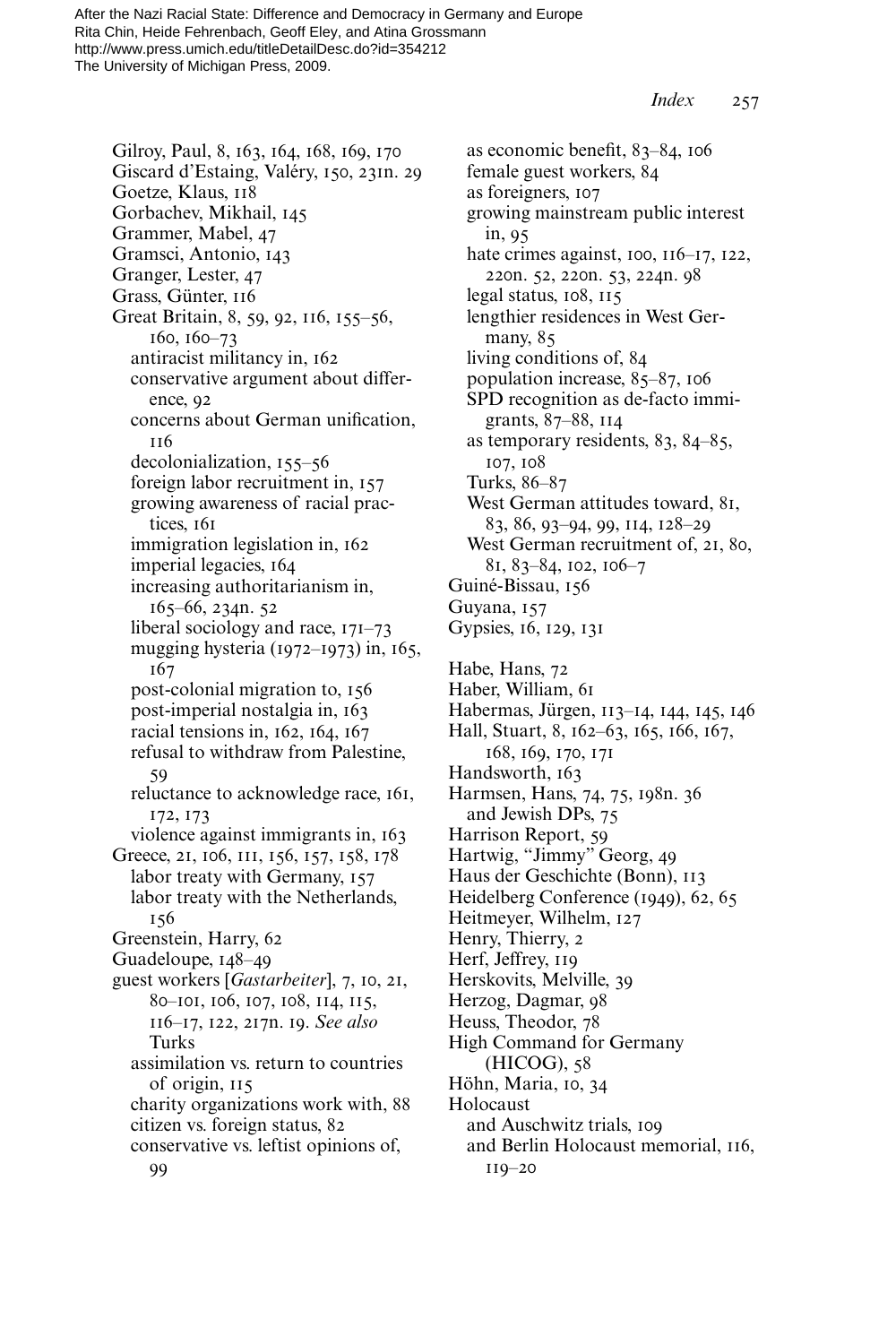258 Index

Holocaust(*continued*) centrality for understanding Nazism, 110 commemorations of, 22–23, 119–20, 124, 133, 135 fatigue regarding, in West Germany, 126–27 recognition of German responsibility for, 20, 22, 77, 109, 114, 120, 125–26, 130, 133, 205n. 23. See also *Vergangenheitsbewältigung* Hong Kong, 157 Hoyerswerda, 116–17 Hungarians, 26 immigrants. *See* guest workers Immigration Act (Great Britain), 162 *In Defense of Politics* (Great Britain), 173 India, 155, 157 Indians, 162 Indochina, 156 Indonesia, 156 Institute of Race Relations (Great Britain), 170–71, 172 Institut für Demoskopie (West Germany), 125 integration, 7, 12, 13, 14, 20, 23, 25, 27, 31, 43, 44, 45, 48–52, 59, 61, 64, 68, 69, 75, 78, 82, 87, 88, 97–99, 106, 107, 108, 112, 114, 116, 118, 121–24, 147, 148, 152, 159, 171, 172, 179 Internationalization (or transnationalization), 140, 141 acceleration in the European Union, 141 of consumption and style, 140 of culture, 141 International Refugee Organization (IRO), 58, 59 Iranians, 160 Iraq War, 137, 144 Ireland, 157, 178 Islam, 11, 12–13, 14, 91, 96, 97, 146, 147, 177, 179–80 and feminism, 96–99 as incompatible with democracy, 11–12, 97–99, 179–80 as threat to cultural integration, 97 Islamicization, 11, 180

Israel and Jewish DPs, 56, 60 New Left criticism of, 218n. 33 refusal to recognize Jews residing in Germany, 78 *It Ain't Half Racist Mum* (Great Britain), 167 Italy, 21, 60, 80, 82, 106, 150, 153, 156, 157, 160 and German imperialism, 153 labor treaty with the Netherlands, 156 labor treaty with West Germany, 80, 82, 106 as source for foreign labor, 157 Jantjes, Gavin, 137 Jenkins, Roy, 172 Jewish Restitution Successor Organization (JRSO), 65, 72 Jewish Trust Corporation, 65 Jews, 55–79, 198n. 36, 203n. 1 as *Ausländer* (foreigners), 7, 83 Central Council [*Zentralrat*], 65, 75, 77, 120, 123 children murdered in Holocaust, 30 demographic decline in FRG, 18 as displaced persons (DPs), 55–79, 203n. 5 emancipation and assimilation, 12–13 emergence of Zionist consciousness, 57 and emigration to Israel, 58, 60, 68–69, 73 expelled from Poland and Ukraine, 26 fragility of postwar communities, 78, 205n. 18 German attitudes towards, 11, 66, 67, 69, 70, 71, 73, 76, 83, 133, 223n. 86 "hard core" DPs, 68–70 as "homeless foreigners," 74 integration into West Germany, 62–64, 71, 75–76, 78, 209n. 56 inter-communal conflicts, 76–77 living conditions in postwar Germany, 56, 58, 63, 67, 68, 73-74, 75 opinion of international Jewry, 70, 71, 72, 78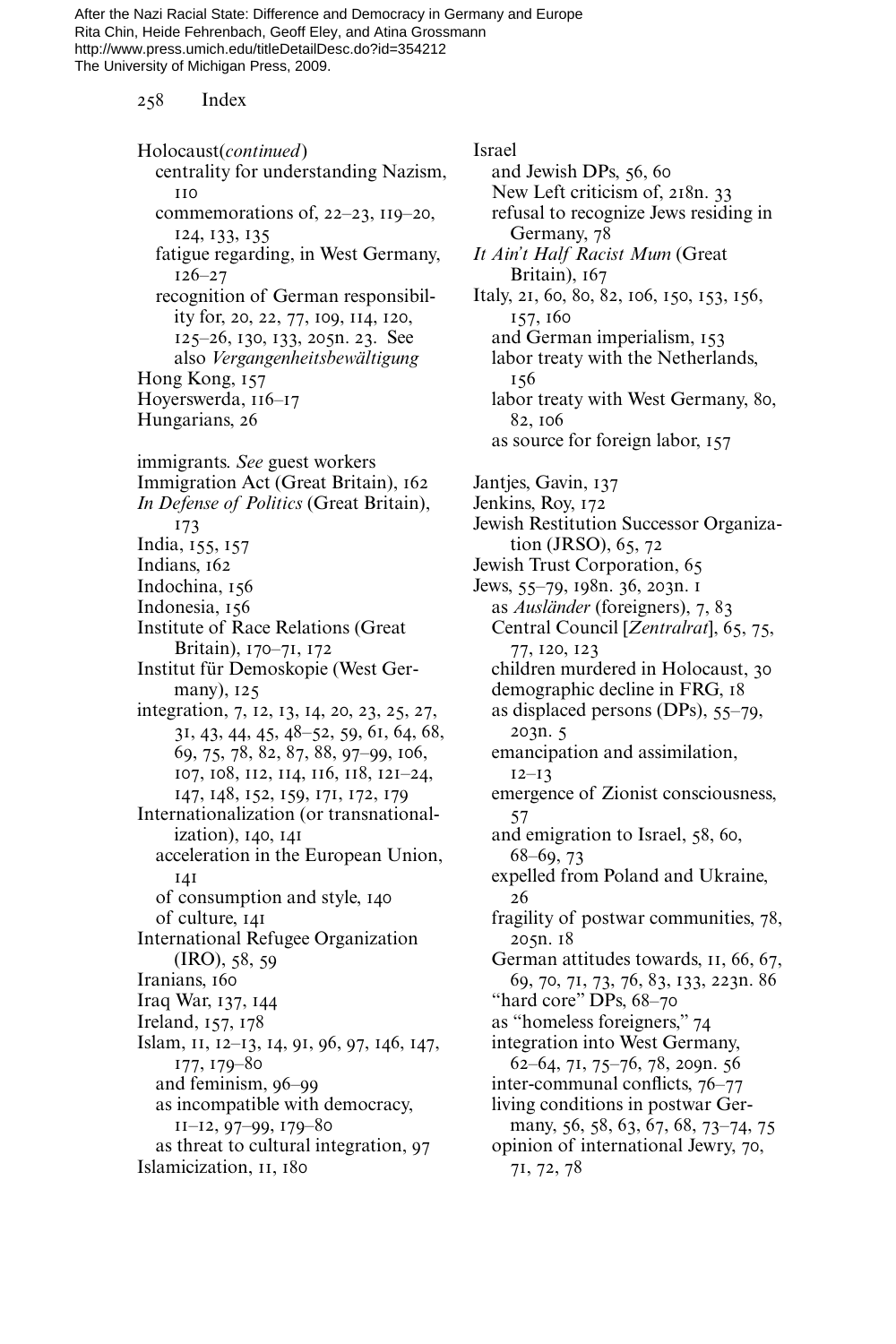*Index* 259

and question of reparations, 61–62, 65, 72, 77 re-emigrées from Israel, 68, 70, 76 relations with U.S. Military Government, 56, 58 and Turks, 11–14 and U.S., 20 *Jyllands-Posten,* 174

*Katzelmacher* (Fassbinder film), 110, 111 Kauders, Anthony D., 67 *Kennedy's Brain,* 180 Kenya, 156 Kielce (Poland), 56 Kirchner, Walter, 39–42 Kogon, Eugen, 64, 65 Kohl, Helmut, 22, 93, 102, 113, 114, 115, 119 Bitberg controversy, 22, 113, 115 Koonz, Claudia, 9 Kosovo, 160, 179 Kramer, Mark, 26 Krause, Rudolf, 118 Kühn, Heinz, 87–89 Lamprecht, Rolf, 122 Landesberger, Gisela, 96 Lindenberg, Udo, 100 Loewy, Hanno, 121 Lorde, Audre, 51, 52 Luxemberg, 157, 178 foreign labor recruitment in, 157 Luxemburg Treaty (1952), 77 Maastricht Treaty (1992–94), 139, 140, 159 Macmillian, Harold, 171 Madagascar, 156 Malaya, 157 Mankell, Henning, 180 Martinique, 148, 149 McCloy, John, 20, 63–64, 67, 105, 205n. 19 Memorial for the Murdered Jews of Europe (Berlin), 119–20, 124 Miles, Robert, 169, 170, 171, 172

Miller, Mark, 82 *Mischlingkinder,* 10, 31–54. *See also* Afro-Germans

adoption of, 45–48, 196n. 27, 199n.

50, 200n. 51, 207n. 36 anthropological studies of, 39–42, 43 as category for social analysis, 31 citizenship status of, 37 concerns about emotional development, 44 as *Heimkinder,* 45 Nazi policies toward, 30 post-1945 change in meaning, 32 Mölln, 117, 121, 123, 129, 183n. 3 Monday Demonstrations (Leipzig), 115 Moroccans, 179 Morocco, 156, 157, 160 labor treaty with Germany, 157 labor treaty with the Netherlands, 156 Mozambique, 156 Muschg, Adolf, 145 Nagorny-Karabagh, 179 National Association for the Advancement of Colored People (NAACP), 44, 46–47 National Democratic Party (West Germany) (NPD), 100, 109 National Front (Great Britain), 163 nationalism and national identity, 11, 12, 14, 17–18, 175, 178 and CDU, 113 and Christianity, 12 civic vs. ethnic, 28, 193n. 68 and cultural homogeneity, 115, 121, 133 defined through politics of difference, 16–17, 115, 119 and German collective guilt, 22–23, 114, 120 and German unification,  $16$ ,  $115-16$ historians' debate [*Historikerstreit*], 113 and Holocaust commemorations, 133, 120, 121 as mode of perception, 14 minority intellectuals on, 131–36 and Nazi historical legacy, 32–33, 115, 133 produced by colonial representations, 154–55 Nava, Mica, 139 neo-Nazism. *See* radical right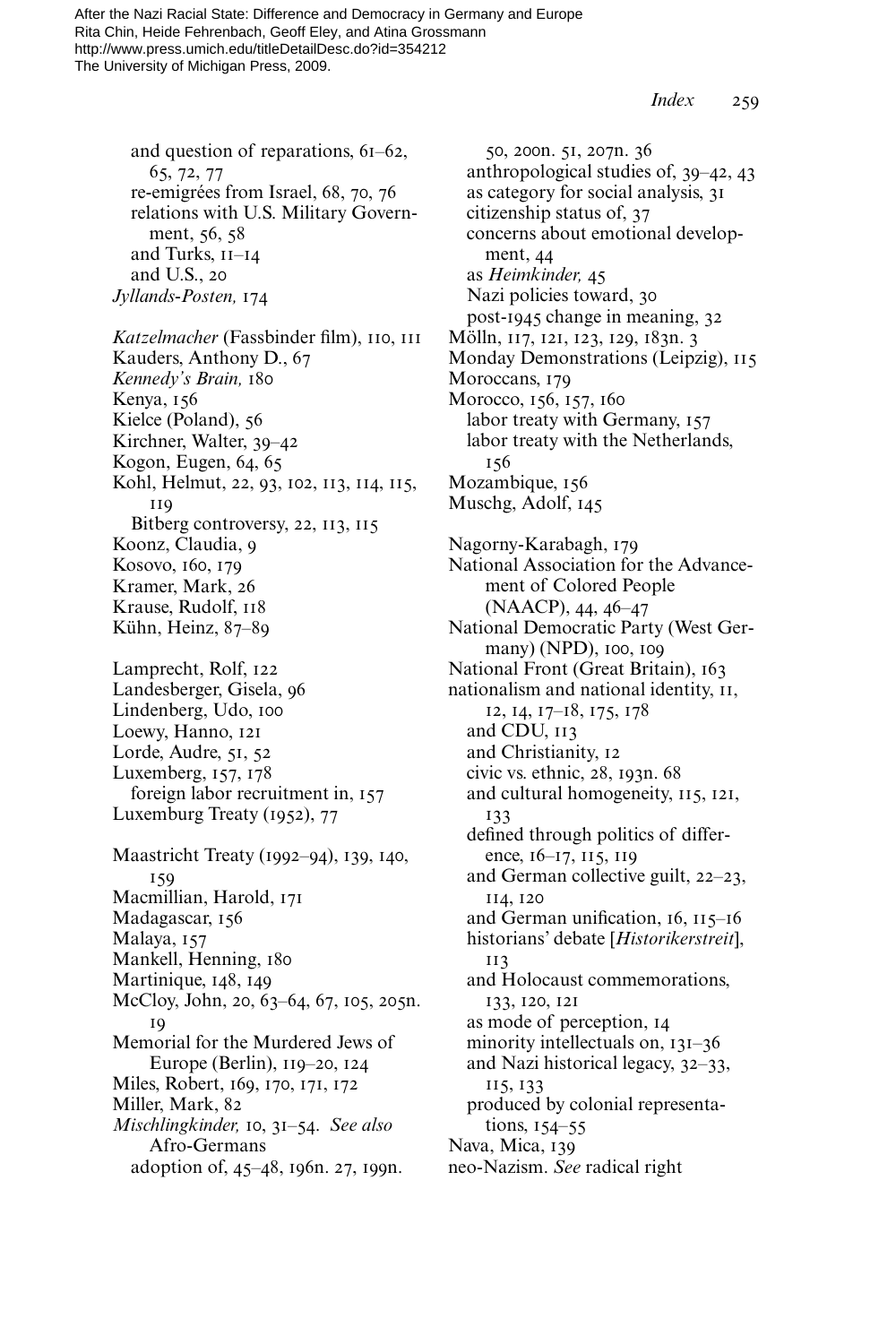260 Index

Netherlands, the, 156–57, 160 decolonialization,156 fear of Islamicization of, 180 labor recruitment, 156 repatriation and Surinamese migrancy, 156 *Neue Illustrierte Revue,* 50 New Left, 98, 109–12, 164 antisemitism within, 218n. 33 assessments of United States, 110 and blackness, 112 and ethnic and racial difference, 111 ethnocentrism within, 164, 219n. 38 and grassroots activism, 111–12 *New Statesman* (Great Britain), 173 *New Yorker* (U.S.), 59 *New York Times* (U.S.), 116 Nordic labor agreement (1954), 158 Nottingham race riot (Great Britain), 172 Notting Hill riots (Great Britain), 161 *Observer,* 174 Ogungbure, Adebowale, 1, 3, 22, 23 Oguntoye, Katharina, 8 Ören, Aras, 8 Paczensky, Susanne von, 95, 96, 97, 214n. 53 Pakistan, 157 Pakistanis, 162, 179 Palestinians, 160 Paragraph 218 (abortion law), 35 Patterson, Sheila, 172 *Pittsburgh Courier,* 46 Poiger, Uta, 10 Poland, 56, 192n. 65 Poles, 26, 30, 80, 129, 131, 191n. 58 as Nazi slave labor, 30, 80 *Policing the Crisis* (1978), 162–63, 165, 166, 168 Portugal, 21, 106, 150, 153, 156, 157, 178 labor treaty with Germany, 157 labor treaty with the Netherlands, 156 *Poverty: The Forgotten Englishmen,* 172 Powell, Enoch, 161, 167, 171, 178 Pred, Alan, 159, 178 Procter, James, 167 Prowe, Diethelm, 105

*Quick* (West German magazine), 49

race [*Rasse*] absence in public discourse, 99, 101 as basis for social exclusion, 149 in British liberal sociology, 171–73 and British national identity, 166 as a category of political action, 54 compared to ethnicity, 4 contexts for understanding, 138 continuities with pre-1945 Germany, 1, 3, 5–6, 9–12, 14, 34–35, 37–38, 39–40, 67, 99, 105, 135 centrality to Western European political unconsciousness, 139 changing meanings of, 18–19, 20, 36, 38, 41–42, 43, 53, 67, 80, 138, 149, 163, 165, 178–79, 187n. 28, 198n. 42, 206n. 30 delegitimized by Nazism, 6, 14–15, 20, 81, 172, 174 as expression of other social problems, 167–68, 176 F.R.G. social policies, 6 and the German nation, 11, 16–17, 188n. 33 and governmentality, 151–52 in Great Britain, 161–73 and guest workers, 82 as ideology, 4, 11, 169 and intelligence, 172 and limitations of republican universalism, 151 in political debate, 137 as positive category of political subjectivity, 168, 176 as process of racial formation, 175 racial pollution [*Rassenschande*], 36 relation to class, 165, 166–67, 168 rootedness substituted for, 179 in social classification,  $149, 151-52$ as social formation, 161, 167–68 in transnational networks, 17–18, 20, 32, 42–45, 46–48, 51–52, 53, 188n. 34 U.S. military occupation and policies, 7, 10, 18, 20, 43 U.S. social science, 7, 43 as way of reframing the postwar period, 23, 27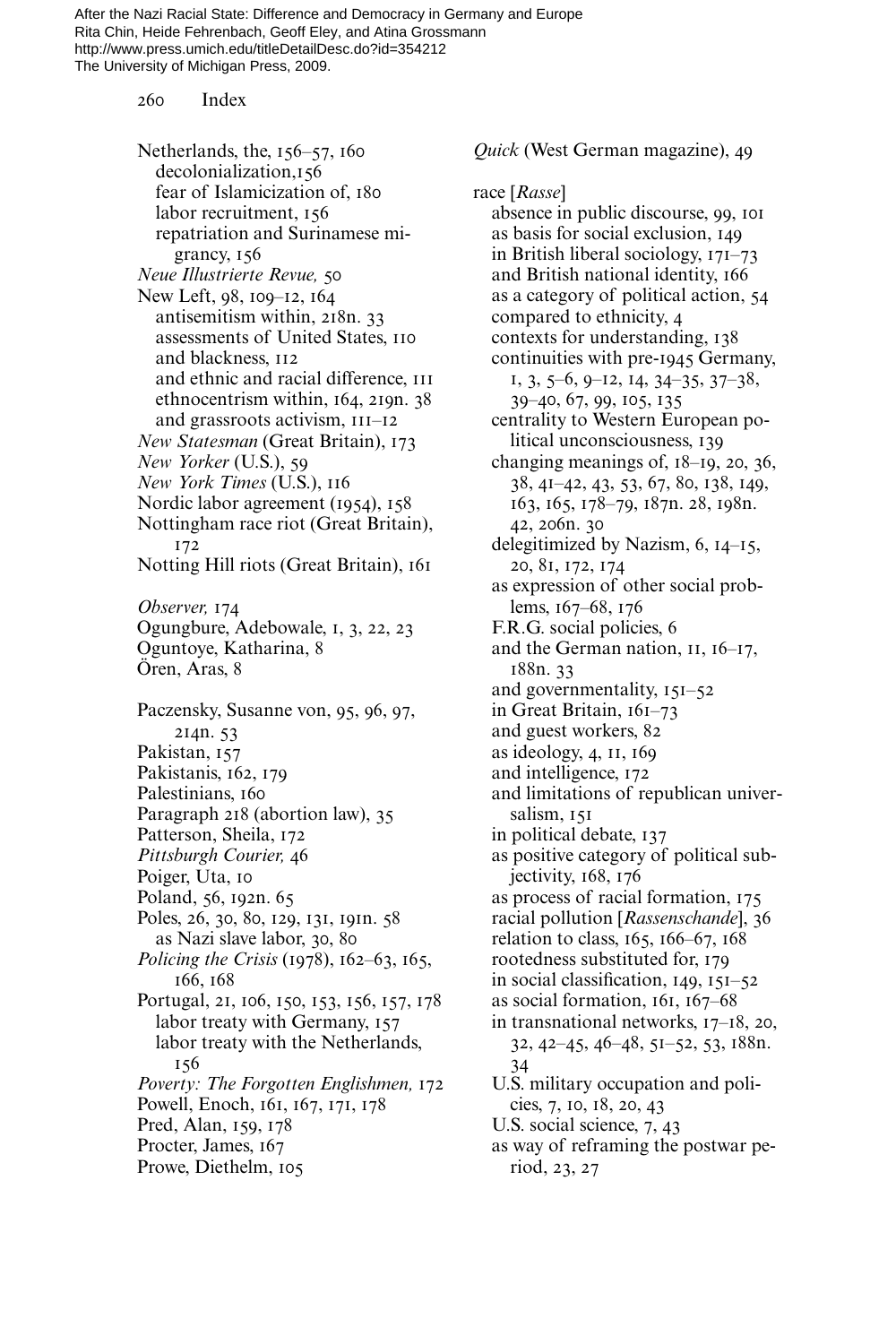Rostock, 117

*Index* 261

as world of everyday practices and ideas, 175–76, 177 *Race and Class* (Great Britain), 171 *Race in France,* 148–49 Race Relations Acts (Great Britain), 161–62 racialization, 4, 27, 34–35, 81, 147–49, 154, 187n. 28, 170 and anxieties about European integration, 147 in the French Caribbean, 148–49 of visual representations, 154 racism and anti-immigration sentiment, 53–54 avoidance by European commentators, 147 in British materialist sociology, 169, 170 compared to antisemitism, 3 definitions of,  $13-14$ ,  $36$ ,  $43$ ,  $225n$ . 108, 240n. 94 and democracy, 20–21, 34, 101 as East German recidivism, 2–3, 23–24, 123–24, 127–28 in Federal Republic, 123, 127, 128 Freudian interpretation of, 166 historiography, 3, 5–6, 9 and Islamic xenophobia, 2 in the mass media, 17, 167 and national identity, 11 and New Left, 111 'new racism' in Europe, 92, 178–79 and soccer culture, 1–2, 123 radical right, 92, 93, 100–101, 118–19, 128, 147, 159, 177, 178, 179, 183n. 3, 213n. 41, 221n. 73, 222n. 79, 223n. 82 and anti-racist activism against, 118 in East Germany, 129 hate crimes perpetuated by,  $116$ ,  $117$ , 121–22, 128–29 in Sweden, 159 Reagan, Ronald, 22, 113 Bitburg controversy, 22, 113 Rex, John, 172 Rhineland bastards, 39, 41 *Rock gegen Rechts* (Rock against the Right concert), 99–100 Rose, E.J.B., 172

Rowohlt Verlag, 95 Royal Institute of International Affairs (RIIA or Chatham House) (Great Britain), 171 Rushdie, Salman, 160, 180 *Russenkinder,* 24, 40 Said, Edward, 164 Saint-Domingue, 148 Schäuble, Wolfgang, 118 Schmidt, Helmut, 87, 93, 94, 114 and *Ausländerpädagogik,* 89, 90 failure of integrationist politics, 93–94 integration initiatives, 87, 88, 90, 114 labor migrants become domestic issue, 89–90 Schröder, Richard, 120 secondary antisemitism. *See* antisemitism Şenocak, Zafer, 8, 103, 131–36 September 11 (2001), 160, 180 Serbs, 159 sexual relations, 34–35, 50 *She'erit Hapletah,* 56 Sieg, Rudolf, 39–42 Silburn, Richard, 172 Silverman, Maxim, 15 Singapore, 157 Single Europe Act, 139, 140, 159 Sivanandan, A., 171, 237n. 76 Slovaks, 26 Smethwick election scandal (Great Britain), 161, 171, 178 Social Democratic Party (SPD) (West Germany), 89, 90, 92, 93, 94, 110, 129 retreat from integrationist politics, 94 Socialist Unity Party (SED) (West Germany), 24, 78, 126, 128, 222n. 80 Society for Christian-Jewish Cooperation. See *Gesellschaft für Christlich-Jüdische Zusammenarbeit* sociological studies of Afro-Germans, 44–45, 49, 53 of antisemitism, 125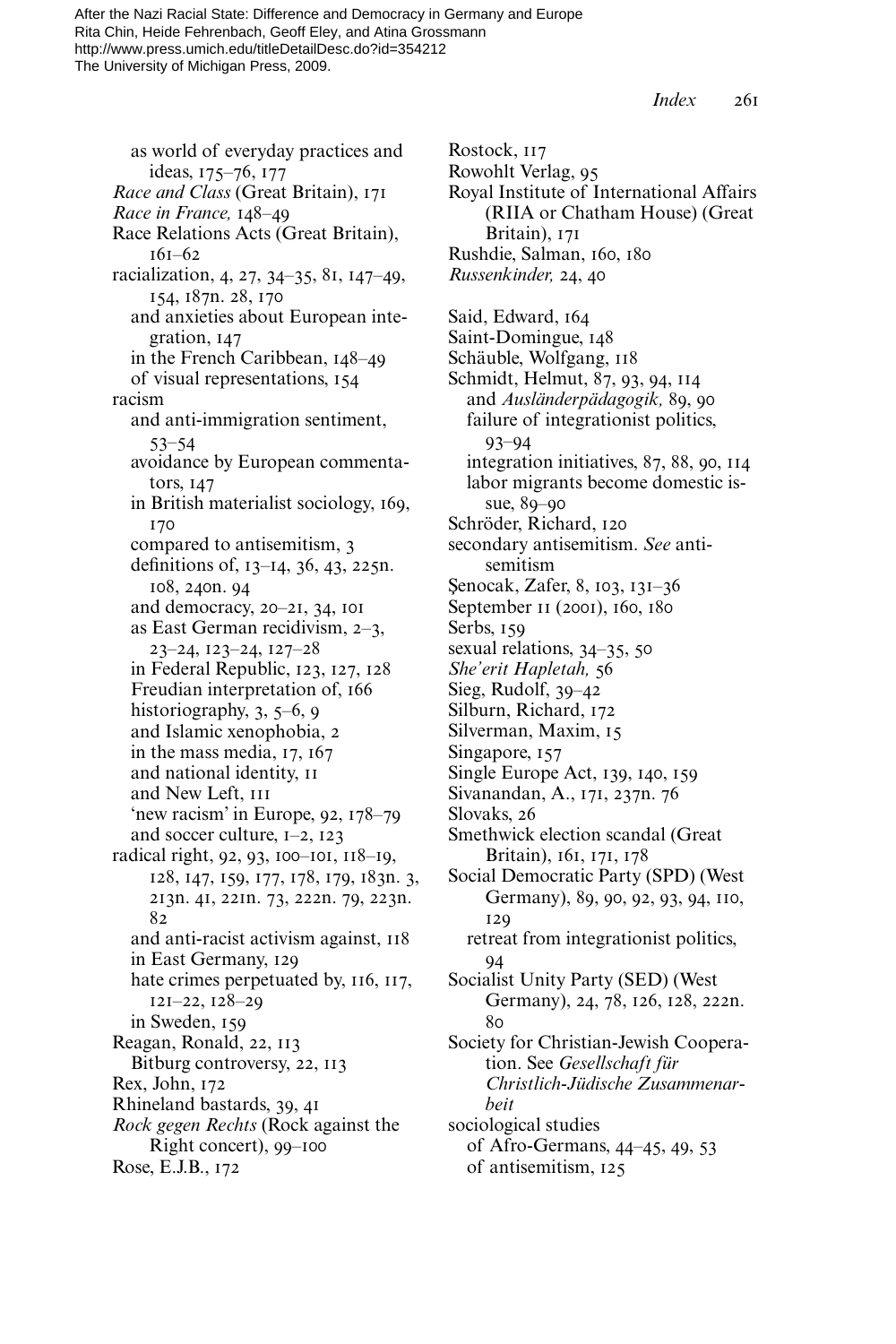262 Index

sociological studies (*continued*) of Jews, 74, 130 paucity of data on racism, 128 and politics of difference, 130–31, 225n. 109 of Turks, 87 Solingen, 117, 183n. 3 Somalis, 160 South Asians, 163 Southern Africans, 162 Southern Rhodesia, 156 Soviet Union (USSR) ethnic cleansing, 26 postwar pogroms in, 56 Spain, 21, 106, 150, 152, 156, 157, 160, 174, 178, 181 labor treaty with Germany, 157 labor treaty with the Netherlands, 156 *Spiegel, der,* 121–22, 123, 124, 130, 131 Steinherr, Georg, 49 *Süddeutsche Zeitung, die,* 67, 99, 118 Suez, 156, 171 Surinam, 156 Sweden, 158–59, 160, 178, 242n. 106 foreign labor recruitment in, 158 racialized consciousness in, 159 radical right in, 159 systems theory, 87 *Tagesspiegel, der,* 133 Thatcher, Margaret, 92, 162, 165 Thierse, Wolfgang, 120 Third Reich, 5, 25, 98, 122 abortion and adoption laws, 30, 35, 45 eugenics, 39 policies against minorities, 9 restrictions on sexual practices, 34 slave labor in, 80 social policies affecting children, 30 Third Republic (France), 148, 149, 150 Thompson, Edward, 164 Transnationalization. *See* Internationalization Truman, Harry S., 59, 60 Tunisia, 156, 157 labor treaty with Germany, 157 labor treaty with the Netherlands, 156

Turkey, 21, 28, 80, 86, 87, 91, 96, 106, 132, 146, 147, 156, 157, 158, 174, 181 German opposition to EU accession, 147, 160 labor treaty with the Netherlands, 156 Turks, 11–12, 13, 14, 28–29, 80–101, 108, 117, 131, 132, 133, 147, 159, 160, 179, 217n. 19 cultural differences, 82, 91–92, 147 as focus of debates about difference, 108 German attitudes toward, 11–12, 13, 14, 81, 93–94, 98, 133 as guest workers, 80, 86–87 hate crimes against, 117 Islam seen as denying female agency, 96 and Jews, 11–14. *See also* Afro-Germans restriction of citizens' rights, 132 as threat to German progressivism, 98 Ukrainians, 26 United Nations Palestine partition vote (1947), 58, 60 United Nations Relief and Rehabilitation Administration (UNRRA), 57, 59 United States critiques of whiteness within, 164 in Jewish DP imagination, 60 Jewish DP immigration to, 60 United States Displaced Persons Commission, 46 United States Immigration Act (1948), 60 United States Office of Military Government (OMGUS) absence of race from de-Nazification efforts, 33 and adoption law, 45 and de-Nazification, 58, 59, 105, 204n. 16 racial segregation in, 20, 33 and re-education, 104–5 reinforcement of white supremacy, 33–34 relations with Jewish DPs, 56, 58, 59